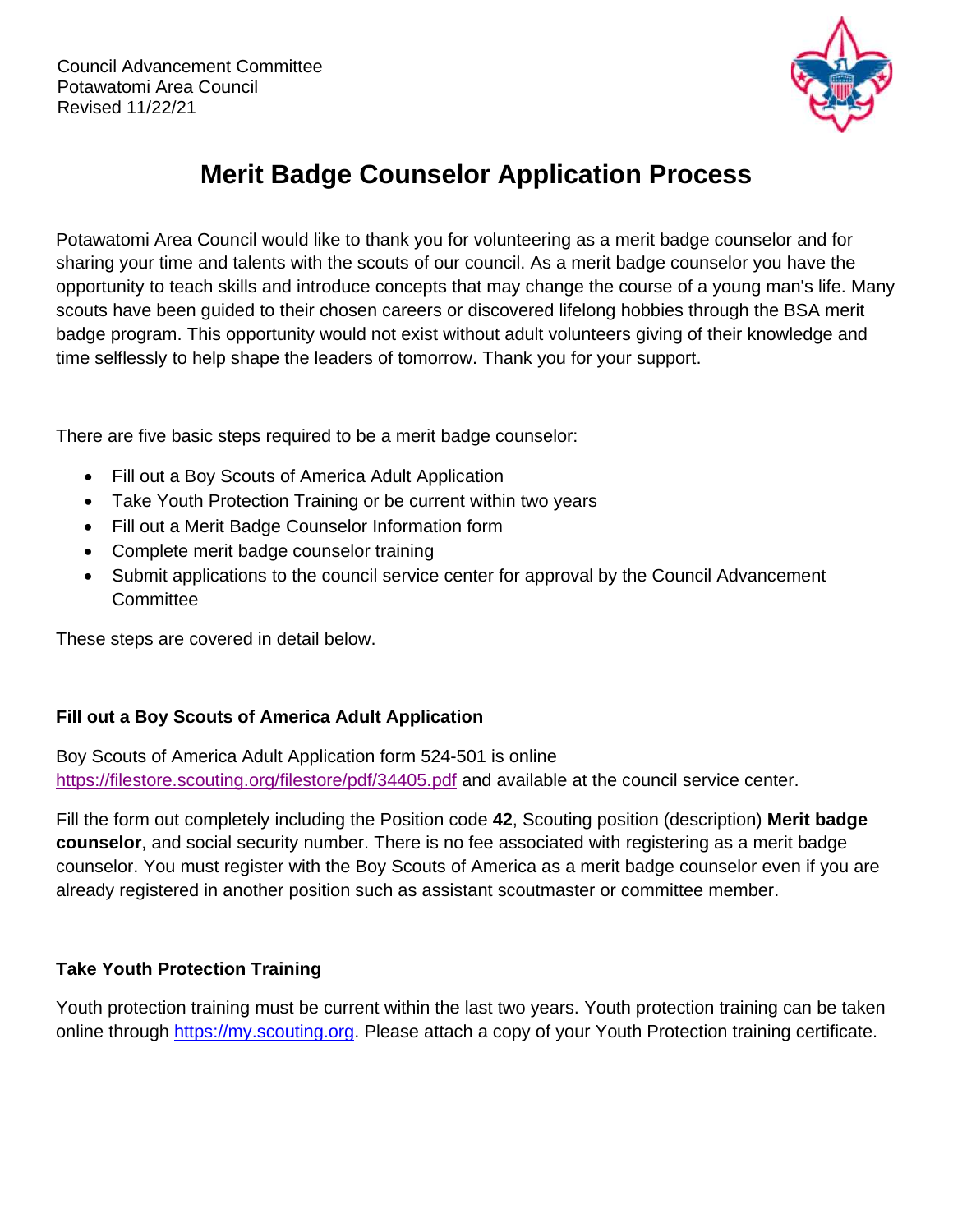## **Fill out a Merit Badge Counselor Information form**

This is where you provide contact information for our council's merit badge counselor list and explain what experience you have that relates to the merit badge(s) you choose to counsel. The Merit Badge Counselor Information Form is available online at<http://www.scouting.org/filestore/pdf/34405.pdf>

Please take the time to fill the form out completely. This will allow your approval to be processed in a timely manner:

- Fill out all required contact information
- Read the sections regarding qualifications and what you agree to.
- List the merit badges in the left column and note whether you are adding (A) or dropping (D) the merit badges.
- For each badge you must list qualifications to support your request. The electronic fillable form allows you to enter a limited explanation on the front. If you need more space use the back of the paper or additional paper. Providing more information will enable us to process your application in a timely manner. Failure to provide any explanation of qualifications may result in delays or return of the application.
- The Potawatomi Area Council does not recognize the classification of merit badge counselors to serve only one district or unit. Even if you check one of these options you will be listed on the merit badge counselor list as serving all units.
- If you are applying for any merit badges in the following section, be familiar with the additional qualifications and include copies of requested paperwork.

Merit badges with additional requirements or certifications are described in brief here. Reference *Guide to Advancement* 7.0.1.1:

- Rifle Shooting and Shotgun Shooting All instruction involving any handling of firearms or live ammunition must be supervised by a certified BSA National Camp School shooting sports director, or NRA Rifle/Shotgun Shooting Instructor or Coach. Shooting must be supervised by an NRAcertified Range Safety Officer. Merit badge counselors who are not certified will not be able to handle firearms, live ammunition or conduct shooting without assistance from certified personnel. Reference *Guide to Safe Scouting* and BSA *National Shooting Sports Manual* no. 30931.
- Archery Archery activities must be supervised by a BSA National Camping School–trained shooting sports director or USA Archery or National Field Archery Association instructor, or by someone who has been trained by one of the three; or alternatively, the activities may be supervised by someone with at least Level 1 training in the operation of an archery range from USA Archery, NFAA, or an equivalent.
- Climbing All climbing, belaying, and rappelling exercises and activities must be supervised by a rock climbing instructor who is a mature and conscientious adult at least 21 years old, and who is trained in BSA Climb On Safely and understands the risks inherent to these activities. Training as a BSA climbing Level 2 Instructor is highly recommended. Someone with certification in First Aid/CPR/AED from the American Red Cross (or equivalent) must be present at these activities.
- Canoeing, Kayaking, Lifesaving, Rowing, Scuba Diving, Swimming, Water Sports, and Whitewater – Merit badge counselors must have current Safety Afloat and Safe Swim Defense training (available online through my.scouting.org). Please attach a copy of your certifications to the application.